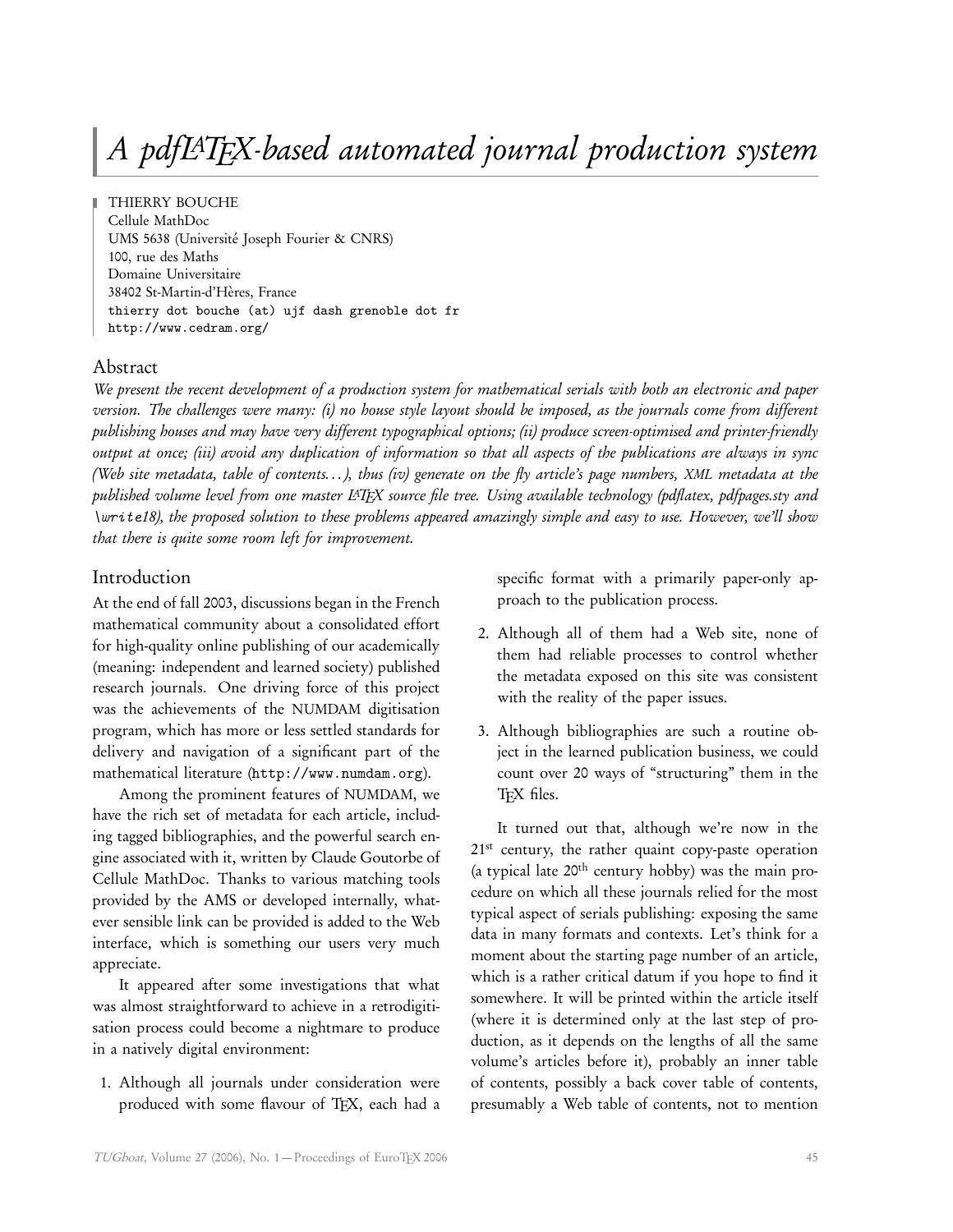an eventual annual index, or third party uses of the data, as current contents or indexing databases services, that could nowadays be fed through OAI-PMH or RSS feeds. . .

For instance, let me give the following (anonymous) example: a respected journal once published a paper which, for some obscure (possibly scientific!) reason, was ultimately shortened by a paragraph or two in the proof reviewing stage. It was the first paper of the first issue of its year of publication in that journal, and was paginated 1–27 (hard coded in the TEX source) although its final form had 26 pages. The next article was thus paginated starting at p. 29 but the printer saved the 2 white pages. Thus, all the 2000 printed page numbers in this volume are wrong except the first 26.

Last minute changes and copy-paste are the two devils in journal production. A more obvious example: an accepted paper happens to have a serious scientific failure which is found after all the publishing process has been done. The author informs the journal in a hurry that they have to cancel it, of course they do. Now, all pages numbers are wrong for the following articles, go figure where they have already been disseminated!

In a retrodigitisation process, these issues are just annoying, but all you aim at is to create accurate and structured metadata describing an existing paper collection. Moreover, as it is a batch process on a large amount of similar data, high quality can be achieved at a reasonable cost. Production cost and complexity is an issue for our small journals, which heavily rely on voluntary effort by researchers in their spare time (as well as Cahiers GUTenberg which will enter the scene later on).

# Good solutions to complex problems are simple

So. How do you produce a journal in such a way that you have detailed, accurate metadata in a versatile format, a powerful Web site with screen optimised versions of the articles, and yet the same paper version?

After some time spent in reviewing the existing more or less full answers to this question, mostly based on scripts, heuristics, external programs or auxiliary files, I happened to find one so simple that I think it deserves to be detailed here. In fact, it is so simple that I feel a little embarrassed to show the main steps

in the small \includearticle macro on p. [48](#page-3-0) while I spend the rest of the text discussing the troubles. At the time of this writing, 11 issues from 3 journals (including the latest Cahiers GUTenberg) were made using this tool.

This solution has been made possible rather recently thanks to the collaborative effort of many talented developers, and although I could achieve this because of the power of TEX macro language, I must confess that I never use TEX itself, but engines that understand an extension of TEX's primitives, yet have a full macro interpreter onboard, namely: pdfTFX with \write18 enabled and (soon) Tralics.

Here is a short description of the system.

#### Principles

- 1. Any metadata is input at most once in the system, preferably in the relevant file.
- 2. Anything that is not deterministically determined by a given file, should stay away from that file.
- 3. Anything that can be computed, should be computed!
- 4. Do not reinvent the wheel, do not invent exotic formats that no one will master, stay pragmatic but avoid bottle-necks that would impact versatility of future use or quality of the output.

#### Implications

- 1. A journal is a set of volumes, made of issues, made of articles, plus various other material, mostly constant. The journal description belongs to the journal file, the volume description to the volume file, etc. Notice that a page number is essentially a by-product of a completed issue; except for the first page of an issue, it should be set nowhere.
- 2. As it is the de facto standard of math writing, AMSL<sup>AT</sup>EX was chosen as the input format, with the minmal set of extensions as required by the subsequent processing. BibTEX was chosen for the bibliographies.

#### User interface

Of the relevant parts of a journal, I didn't implement the volume level (this would save copying one number) but tried to define an issue.

#### Claim 1 An issue is entirely determined by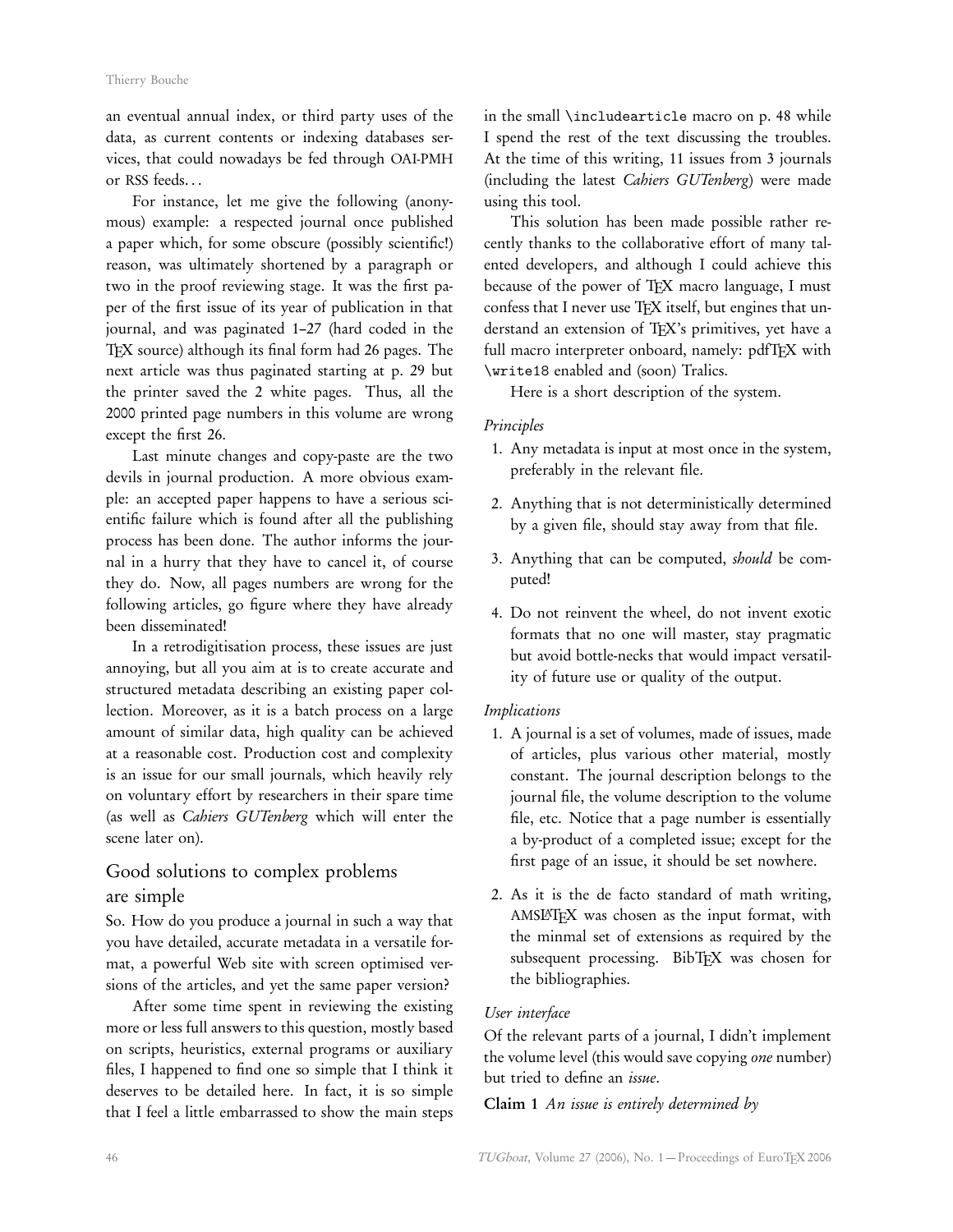- its bibliographic data (journal, year, month, volume, issue),
- its first page number,
- the ordered list of the articles,
- and optional additional material such as advertising, disclaimers, obituaries. . .

I write this (and only this) in the issue file: \documentclass[francais,CG,Volume, Couverture]{cedram}

```
\IssueInfo{}{46-47}{avril}{2006}
\SetFirstPage{1}
\SpecialNo{Les fontes (Brest 2003)}
\begin{document}
\makefront
   \includearticle{edito}
   \includearticle{atanasiu}
  [...]
   \includearticle{devroye}
   \includepub{pubyannis}
\makeback
\end{document}
```
The \makefront command makes the front matter of the paper volume (including the table of contents), \includearticle includes the corresponding article, \makeback makes the back matter, etc.

```
Each article obeys an AMSLATFX structure:
\documentclass[CG,francais]{cedram}
\usepackage{x,y}
\title[Formatons les formats de fonte]
       {Formatons\\ les formats de fonte !}
\author{\firstname{Luc} \lastname{Devroye}}
\address{McGill University,\\
etc.}
\thanks{L'auteur...}
```
Assuming that all the articles and other material are in final form (which means that they are in a directory of their own, and that an error-free source master file compiled with pdflatex has been compiled successfully with all cross-references resolved), when we compile (twice) the issue file, it will produce one big PDF comprising all inner pages of the paper volume; this is sent to the printer. It will also produce the pages of the cover, and an XML file with all the metadata for this volume. In fact, as a side effect, you'll also find in each article subdirectory a hyperlinked PDF with a first page added, so that everything is ready at once for shipping both the paper and electronic editions of that issue.

#### Architecture

LATEX is a "document preparation system"; it operates at the document level. I'm not convinced by systems that address the abovementioned issues by considering articles as subdocuments of a master document: they require a high level of normalisation of the sources to avoid conflicts (different macros with same names, cross references, etc.), many redefinitions of standard user commands which is very risky since users like shortcuts, and would yield broken links when you provide an article on its own. We can't expect that mathematicians will obey such strict rules, nor TEXnicians! Thus the relevant document unit in a journal is an article, preferably isolated in a specific directory in order to avoid conflicts with input of figure names, etc. It should be compiled individually and produce a nicely hyperlinked and searchable vector PDF. The metadata relevant to the article are standard: authors' data, title, abstract, keywords, subject classification, dates, bibliography. The volume, issue, page numbers are not part of the article itself, as it can be moved at any time without affecting its scientific content, thus without edits. Of course, an article is prepared for a journal, so that info should be present in the article file, and determine the layout and many typographical options.

Starting from the obvious observation that nobody but TFX knows how long an article is, when considering its source, I eventually understood that the only reliable solution for setting error-free page numbers was to ask TEX to do so. Of course, you could compile a volume with a perl script that would compute things, compile articles, examine the produced PDF to deduce page numbers, modify the articles, recompile, etc. These are heuristics, and will be broken at the first discrepancy between the paper volume and the model volume assumed by the script. In some sense, as long as articles have a "bibliographical" reference, we're still in the retrodigitisation paradigm when producing an electronic edition: it is the paper model that endows the article with its metadata, so it is by assembling the paper volume that we can deduce the required data to get the final articles. But, more generally, the same applies to purely electronic serial publications: even the table of contents of an incrementally growing online volume is something that is generated as the last step when the latest article is added. Only flat repositories like arXiv can bypass this question.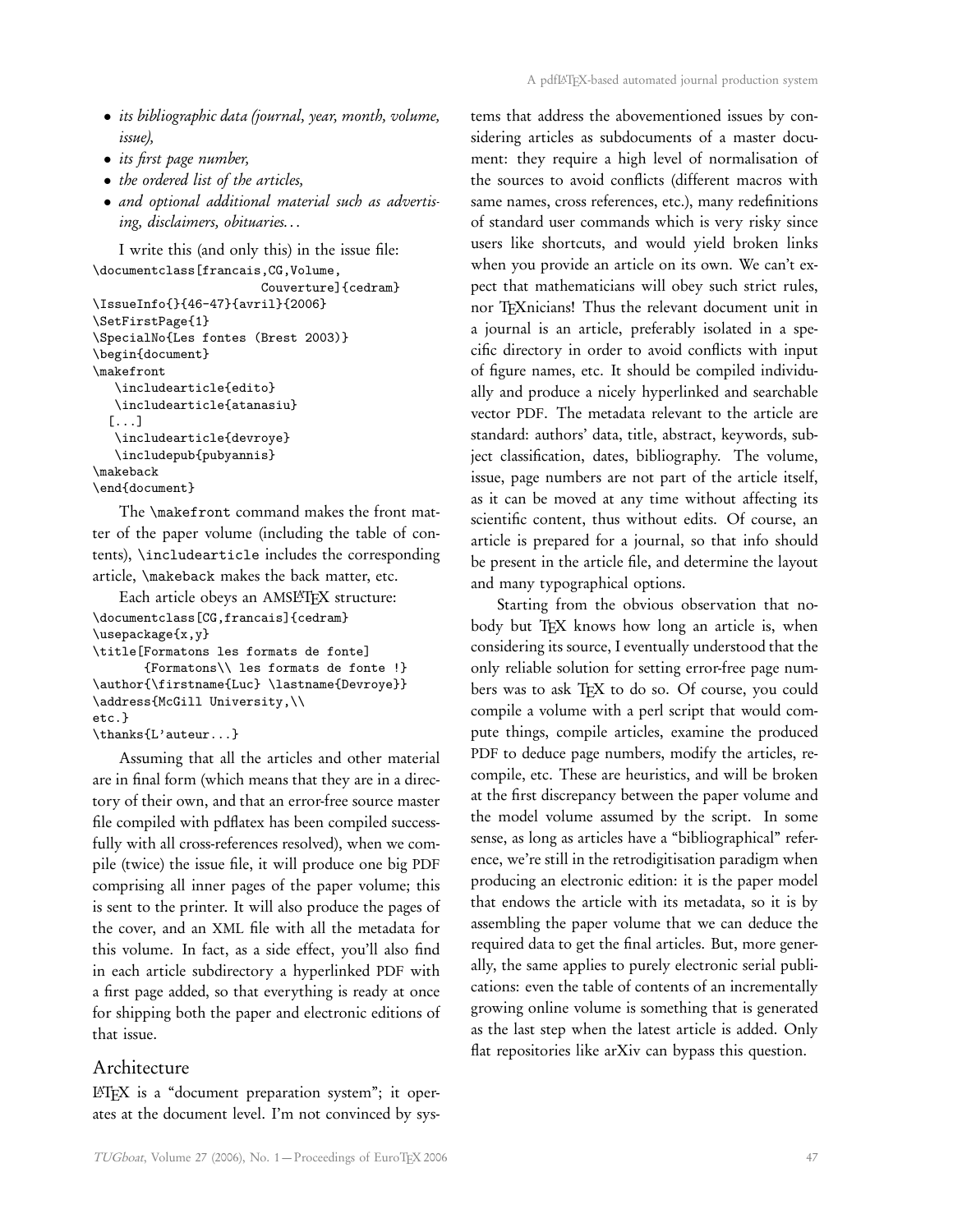#### Implementation

Articles

As far as articles are concerned, the cedram class is simply amsart, with a few features added. Namely:

- some extra metadata fields (provision for bilinguism, journal dates, . . . );
- the automatic inclusion of a configuration file at \begin{document};
- a 'lastpage' trick;
- the facility to store the literal TEX code of a macro argument or an environment's contents and write it to auxiliary files in various formats (by overloading standard macros);
- hooks added in the presentation code so that all known layout options can be easily implemented;
- some ad hoc definitions for various theorem styles;
- a journal option to load the journal file defining all constant metadata and make-up for that journal;
- some more class options, mostly for compatibility (by default, the class requires hyperref, pdflatex, T1 encoding, Latin Modern fonts, . . . ).

There is a light version called 'special' for things that should look like an article but do not have its full features (editorial statements, e.g.).

When compiling an article at its final stage, it reads a possible configuration file that might override options and provide the needed metadata (issue info, first page), writes out the screen-optimised PDF (with a first page added, kind of an offprint cover, meant to identify more clearly the article origin when it will travel the net on its own), a .cdrsom file which contains a TEX command providing all the data pertaining to this article that could be used to generate the corresponding TOC line in whatever format, and a .cdrxml file that contains an XML-like snippet with all the metadata for this article.

#### Volumes

<span id="page-3-0"></span>A volume is made using the same cedram class, with an option 'Volume', so that all the typographical options are the ones of the journal. There are some specific options to this mode of operation, such as 'Couverture' which will generate the cover, 'CouvTires' the covers for author's (paper) offprints . . .

Let me explain what it does line by line, which will show how it works, and why it is so simple and reliable.

#### \documentclass[francais,CG,Volume,Couverture]{cedram}

This sets the volume mode for Cahiers GUTenberg (CG), with French hyphenation patterns for the editorial material surrounding articles, and will generate a cover.

#### \IssueInfo{}{46-47}{avril}{2006} \SetFirstPage{1} \SpecialNo{Les fontes (Brest 2003)}

These set variables: issue number (CG has no volumes), month and year of publication, starting page number of the first article, title of the issue when relevant. These variables are available during the whole LATEX run, as well as written to auxiliary files.

#### \begin{document}

\makefront

In article mode, many things happen at the point of \begin{document} — but not in volume mode, as far as I can tell! The \makefront call could have been automated here. In any case, this command sets \pagestyle{empty}, and inputs CG-front.tex, which in turn inputs the definition files for the front matter (title page, administrative data, summary). It also inputs a void file that can be populated locally for special occasion issues. The summary is a container constant source file making use of the issue variables and inputting a summary data file with some fixed name which is generated later on (thus the necessity of two runs to complete an issue). In fact, the summary is a 'special' item, thus a complete LATEX file which is compiled during the run, in a subprocess similar to the 'article' case below. The \makefront macro ejects all remaining material to be printed, goes to the next odd page, and sets the page counter of the master document to the value given by \SetFirstPage.

#### \includearticle{devroye}

This is the main operation, but maybe the simplest one. It is so simple that I include its entire definition here:

```
\def\includearticle#1{%
 \IncludeArticle[2]{#1/}{#1}%
 \ifx\@empty\articlesXML
    \gdef\articlesXML{#1/#1.cdrxml}%
 \else
    \g@addto@macro\articlesXML{ #1/#1.cdrxml}%
 \fi
 \ifx\@empty\articlesSOM
    \gdef\articlesSOM{#1/#1.cdrsom}%
 \else
    \g@addto@macro\articlesSOM{ #1/#1.cdrsom}%
 \fi
```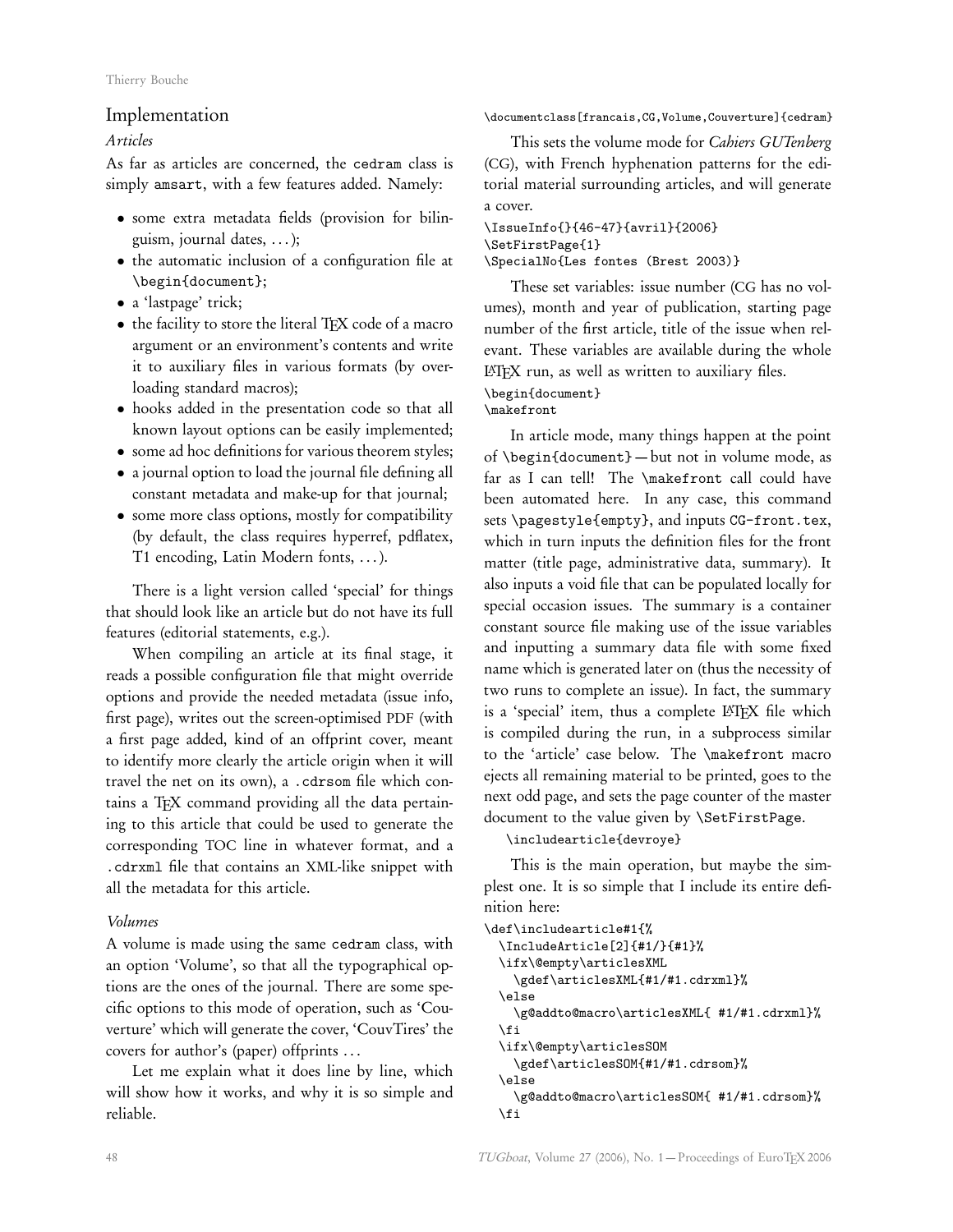As we can see, \includearticle is just a shorthand for the more general \IncludeArticle that assumes that the article's master TFX file resides in a subdirectory with the same basename. Moreover, it stores in a macro the list of .cdrxml and .cdrsom files that will be dealt with at the end of the run. Going back a few lines in cedram.cls, we have:

```
\def\IssueInfo#1#2#3#4{%
```

```
\tkkv={\ScreenMode\issueinfo{#1}{#2}{#3}{#4}}%
\issueinfo{#1}{#2}{#3}{#4}}
\let\articlesXML\@empty
\tkkp={\setpage}
\def\pdflatex{%
   pdflatex --shell -interaction=nonstopmode }
\newcommand\IncludeArticle[3][2]{%
\cleararticlepage
\immediate\write18{echo '\the\tkkv
             \the\tkkp{\thepage}' > #2#3.cfg}%
\immediate\write18{cd #2 && \pdflatex #3}%
\ifcdr@redoBibtex
\immediate\write18{cd #2 && bibtex #3}%
\immediate\write18{cd #2 && \pdflatex #3}%
\immediate\write18{cd #2 && \pdflatex #3}%
\fi
\immediate\write18{cd #2 && \pdflatex #3}%
\includepdf[pages={#1-},noautoscale]{#2#3.pdf}%
}
```
The main article operation is thus the following.

- 1. The last page is ejected and, depending on the journal style, we go to the next odd page before dealing with the article.
- 2. The issue info has been stored globally and is written to the auxiliary file for the article, together with the current page number (a traditional \write could have been used here as well).
- 3. Then, the article is recompiled; this will use the given information because it reads the just created .cfg file at \begin{document}. Optionally bibtex and further pdflatex calls are executed.
- 4. Finally, the newly generated PDF is included (except, of course, for its first page) in the master volume being produced.

The trick here is that we can trust the page counter of the master document: this is the actual paper volume to be printed! Thus we can reasonably be sure that the value of \thepage is the correct value for the first page of the next article, which will be included precisely at this page. And this will remain true next

time as we input the final PDF of the article right away.

```
\includepub{pubyannis}
\makeback
\end{document}
```
These last lines show that we can add advertising, or anything else. The counterpart of \makefront is \makeback: it includes almost static pages (instructions to authors, subscription info, etc.). In fact, many things happen at \end{document}, which is the only place where everything is known about the issue in final form: an XML file is written by processing the master's and all articles' XML snippets, summary data is generated by concatenation of all articles' summary lines, and the cover is built by compiling the adequate template.

#### Metadata and format questions

As long as printer and screen (Web) PDF files are considered, the described system has proved to work quite effectively. But, when you wish to produce versatile metadata from L<sup>AT</sup>FX source, you can expect troubles. All typeset material is done by L<sup>AT</sup>FX, thus the abovementioned .cdrsom files are perfect, thanks to the possibility of redefining any necessary macro on the fly to have different views on the same data (for instance, one journal has three summaries in it: one in French, with corresponding abstracts, another in English, both at the beginning of the paper volume, and another one set differently on the back cover, where actual titles are used: this is why I store nine fields in the .cdrsom files).

Apart from pragmatic reasons discussed earlier, there is a fundamental reason to prefer TEX source as the master for all metadata: math authors write their papers with TEX, and validate their scientific content on the printed result, which is where last minute corrections happen. With a full XML process, outputting TFX code after automated transformations, the correction process would be much more difficult to control, and could yield cases where there is simply no way to obtain the desired physical representation of the article, which is at the present time still the only long-term reference for the scientific content of the paper.

The first version of the cedram tools assumed a lot of postprocessing of the 'pseudo' XML files output by LATEX. We had the TEX code somewhat sanitised,